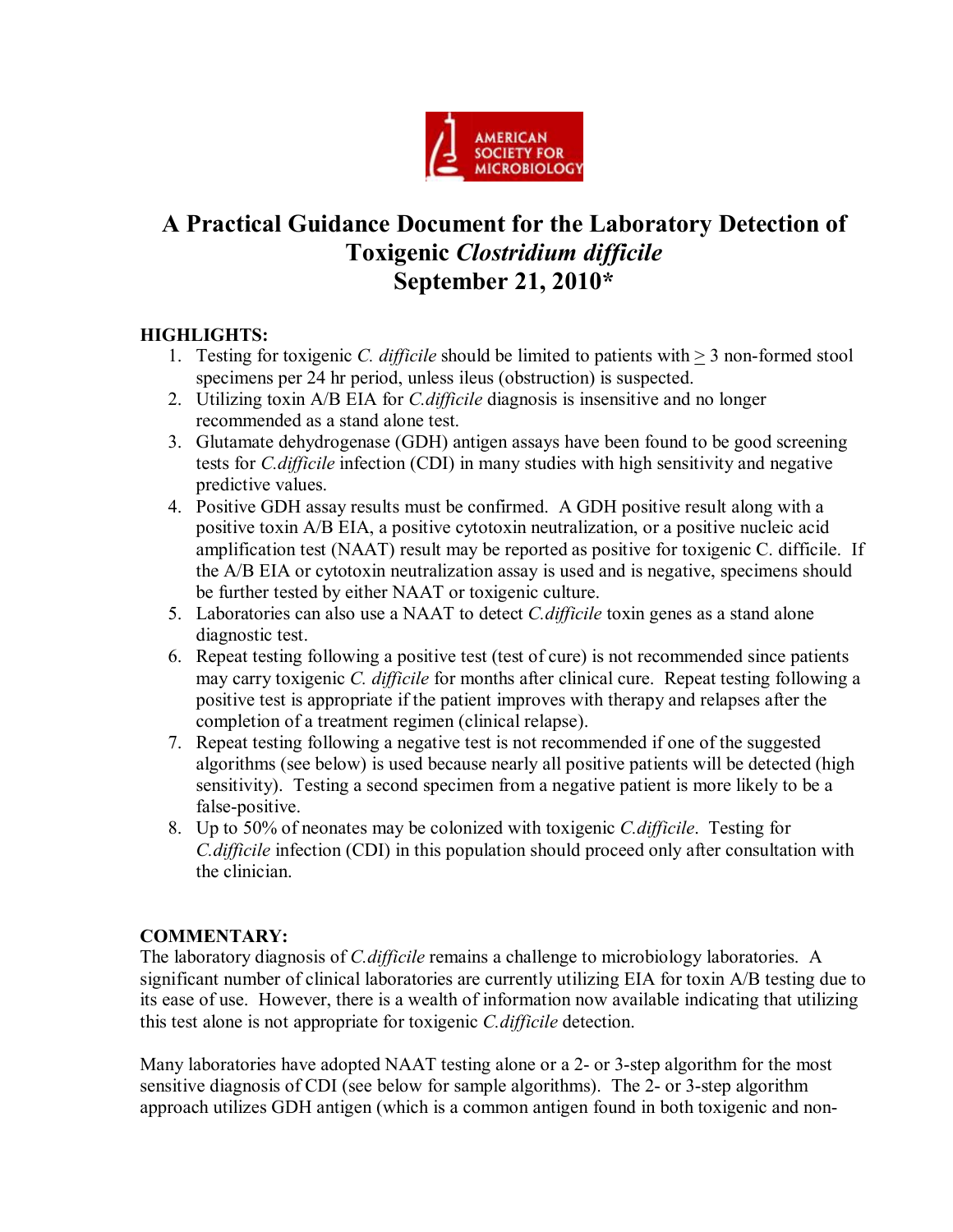toxigenic isolates of *C.difficile*) followed by cytotoxin neutralization or toxin A/B EIA, and NAAT or toxigenic culture when GDH-positive specimens are cytotoxin neutralization or EIA negative.

Diarrhea in hospitalized patients is common. However, as few as 10-20% of these patients have toxigenic *C. difficile* as the cause. In addition, the prevalence of asymptomatic carriage of toxigenic *C. difficile* is not known. Only patients with 3 or more watery, loose, or unformed stools (stools that take the form of the container) per day qualify for *C.difficile* toxin testing. An important exception is the very rare case where a patient has ileus (obstruction of the intestine due to paralysis of the intestinal muscles) without diarrhea. Any testing of formed stool specimens would need to be discussed with the clinician prior to testing to address the issue of ileus. Swab specimens are not appropriate samples for *C.difficile* testing.

Final reports of test results should be clear that the specimen is either positive or negative for toxigenic *C. difficile*. If a 2 or 3 step algorithm is used, preliminary reports indicating the result of the GDH and other sequential tests in the algorithm are likely to be misleading. Laboratory personnel should consult with appropriate medical staff to determine the most useful reporting procedure.

\*This document updates the September 9, 2010 version. Future updates will be made available as new information is published.



### **THREE SAMPLE ALGORITHMS:**